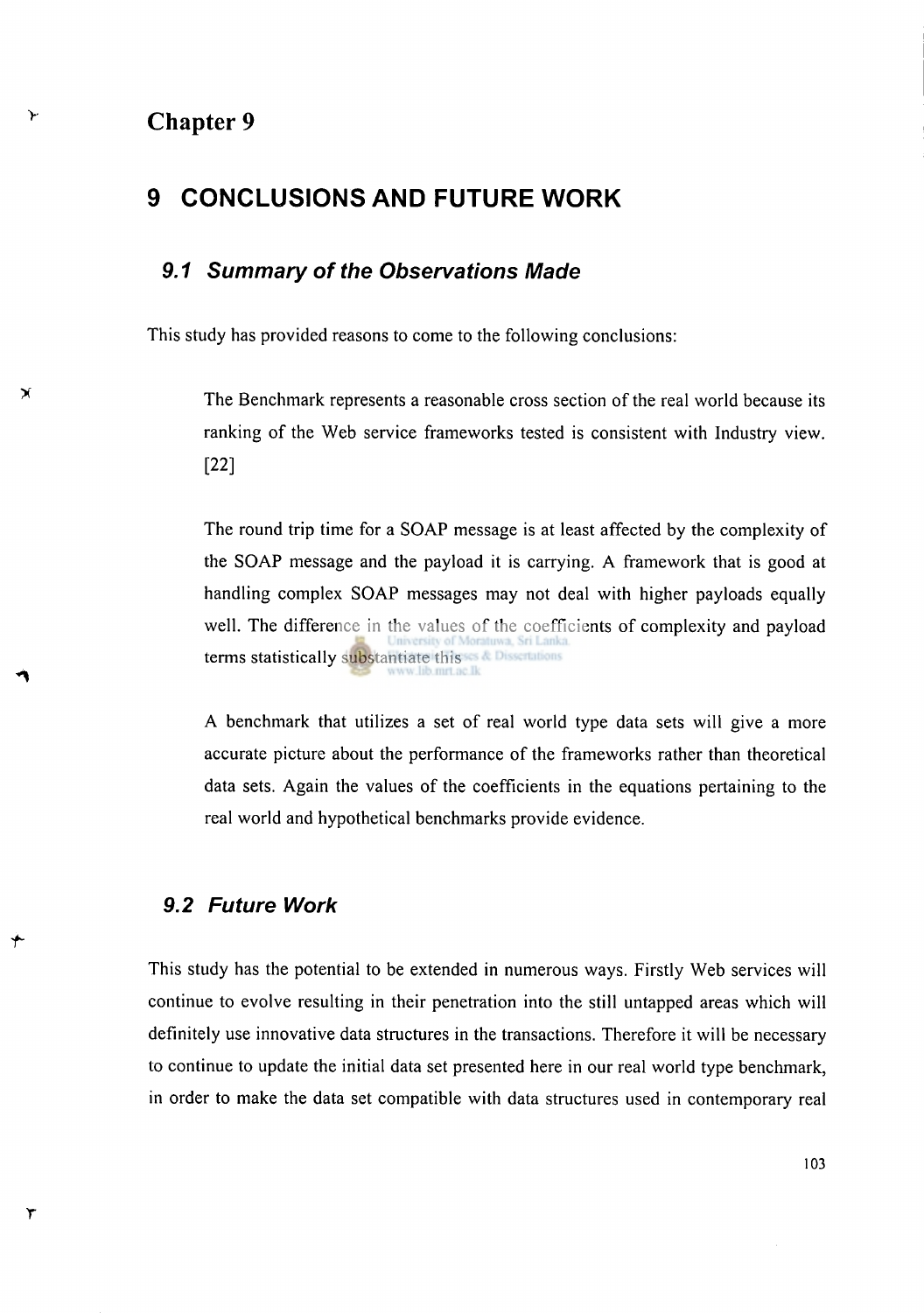world Web services. Secondly, as far as this study is concerned frameworks have been tested with respective to their RTT only. However another major factor that governs the performance of a framework is its scalability. Therefore measuring the throughput of Web services under busy conditions will give a better understanding of their performances. Thirdly, another study, important from a scientific perspective, would be using the same benchmark to compare the performance of the other Web service frameworks (especially Microsoft's .Net framework) as our investigation is limited to Java based tools. Fourthly extending the investigation to use the real world type benchmark to compare SOAP based Web services with other technologies such as CORBA would provide better insight. Elfwing et el has done a similar comparison using theoretical datasets in [3]. Fifthly this study has implemented the scenario, where client and server run on the same machine but at many practical situations the case is almost entirely different. Introducing probable network delays, which are characteristic of various scenarios, will contribute toward understanding the real performance of the frameworks under various actual conditions. Our effort, which was basically aimed at developing a benchmark that can depict the real word scenarios in an acceptable manner, has not gone into these various implementation specific directions but future studies on them will produce useful results, www.lib.mrt.ac.lk

≻

╇

How the Benchmark can be enhanced to make it more compatible with the developments that have taken place with respect to the Web service stack after the implementation of the Benchmark has been discussed in the next chapter.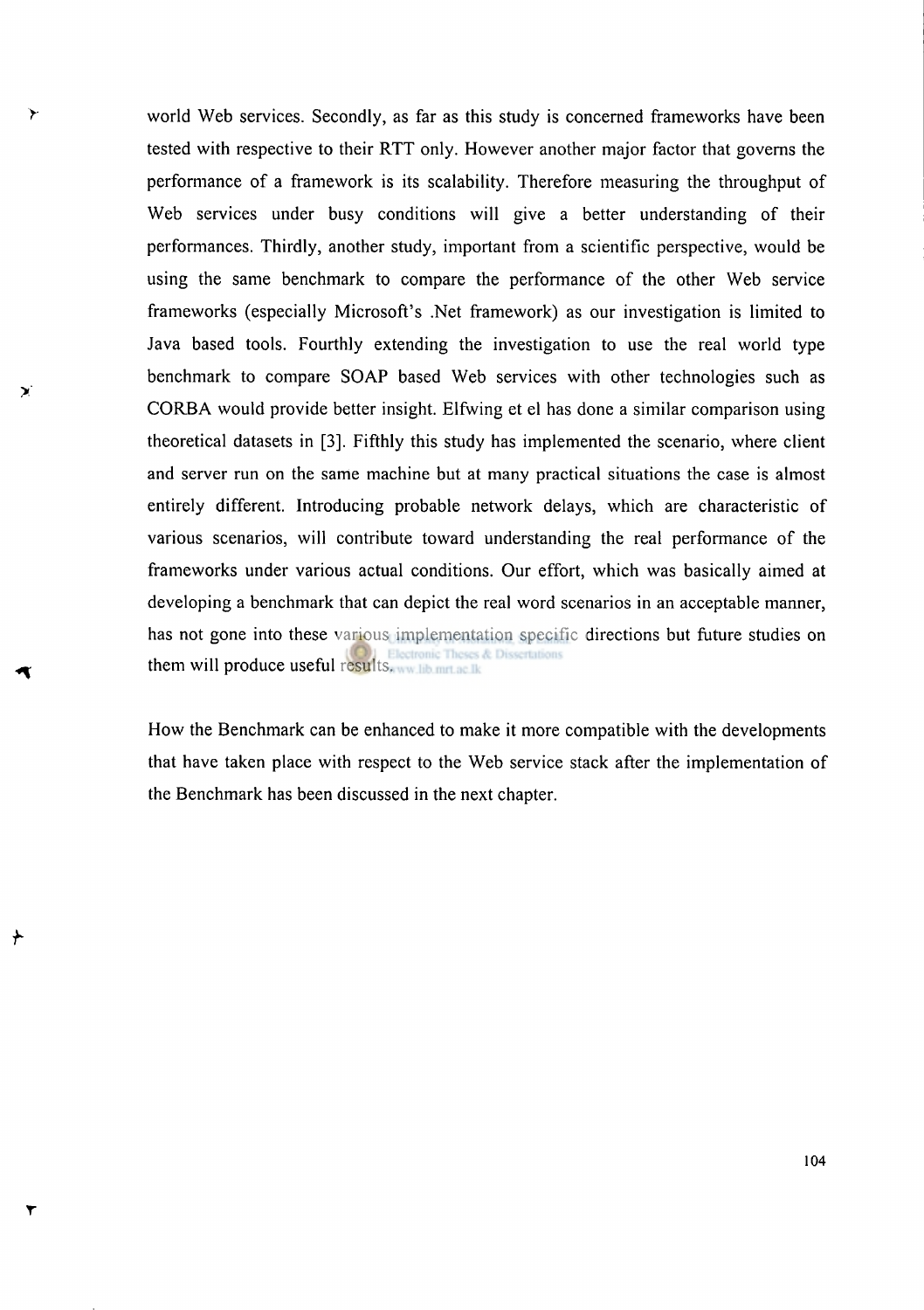## **Chapter 10**

 $\blacktriangleright$ 

# **10 RECENT DEVELOPMENTS IN WEB SERVICE STACK**

This chapter discusses the impact of some of the recent developments, which have taken place with respect to the Web services stack, on the Benchmark described in the preceding chapters.

### *10.1 From RPC to Document Style*

The existing Benchmark uses RPC as its SOAP binding style because it was more popular then than the Document style which was basically for message oriented communication. However, document exchanges are becoming more popular due to interoperability issues, etc. and therefore the Benchmark should cater to such developments. Benchmarks should reflect contemporary industry practices if they want to be regarded as true representations of the real world and therefore benchmarks should evolve with the changing patterns of usage.

#### *10.2 Message Exchange Patterns*

With WSDL 2.0 [21], Message Exchange Patterns (MEP) have come to prominence and accordingly, a set of scenarios are described here where MEPs can be seen in operation. While WSDL 2.0 specification presents 8 predefined MEPs, it allows any organization to define new Message Exchange Patterns if it is able and willing to do so. The following scenarios, described with respect to a Supermarket Chain, explain how various predefined MEPs can be helpful



**105**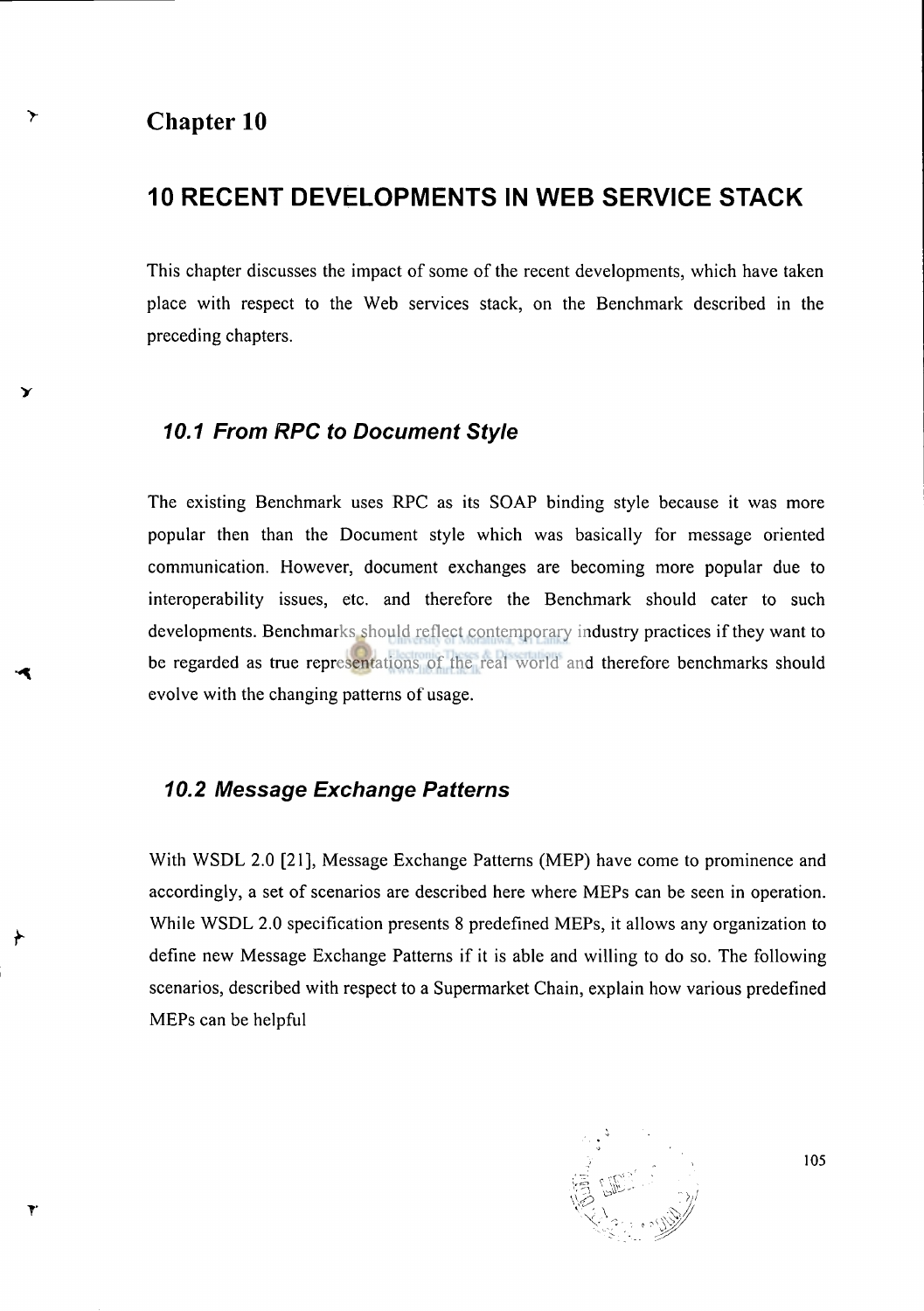#### 1. In-Only

ን

ּ

 $\mathbf{\dot{r}}$ 

This represents a receipt of a message of non-critical nature. For example a message from a staff welfare society targeted at employees can take this form. Even if the message generates a fault it will not be propagated

2. Robust In-Only

This represents receipt of a critical message. If a fault is generated it should be propagated in the opposite direction. For example a Good Receive Notice (GRN) from a branch outlet received by a warehouse can be of this pattern. If the GRN generates an error, the branch outlet will most probably receive an error message.

3. In-Out

The Supermarket Chain can receive an offer from a supplier to purchase items at a discounted price. The Supermarket Chain should respond whether it is going to accept the offer or not. If a fault is generated the error message will replace the outgoing message.

#### 4. In-Optional-Out



A warehouse of the Supermarket Chain can receive information about possible increased demand for a certain item from a branch outlet. If that particular item is not available only the warehouse will inform the branch outlet about its inability to meet the demand. However if a fault message is generated the warehouse can send it to the branch outlet

5. Out-Only

The Supermarket Chain can send messages related to its promotional campaigns to its partners. No fault messages are expected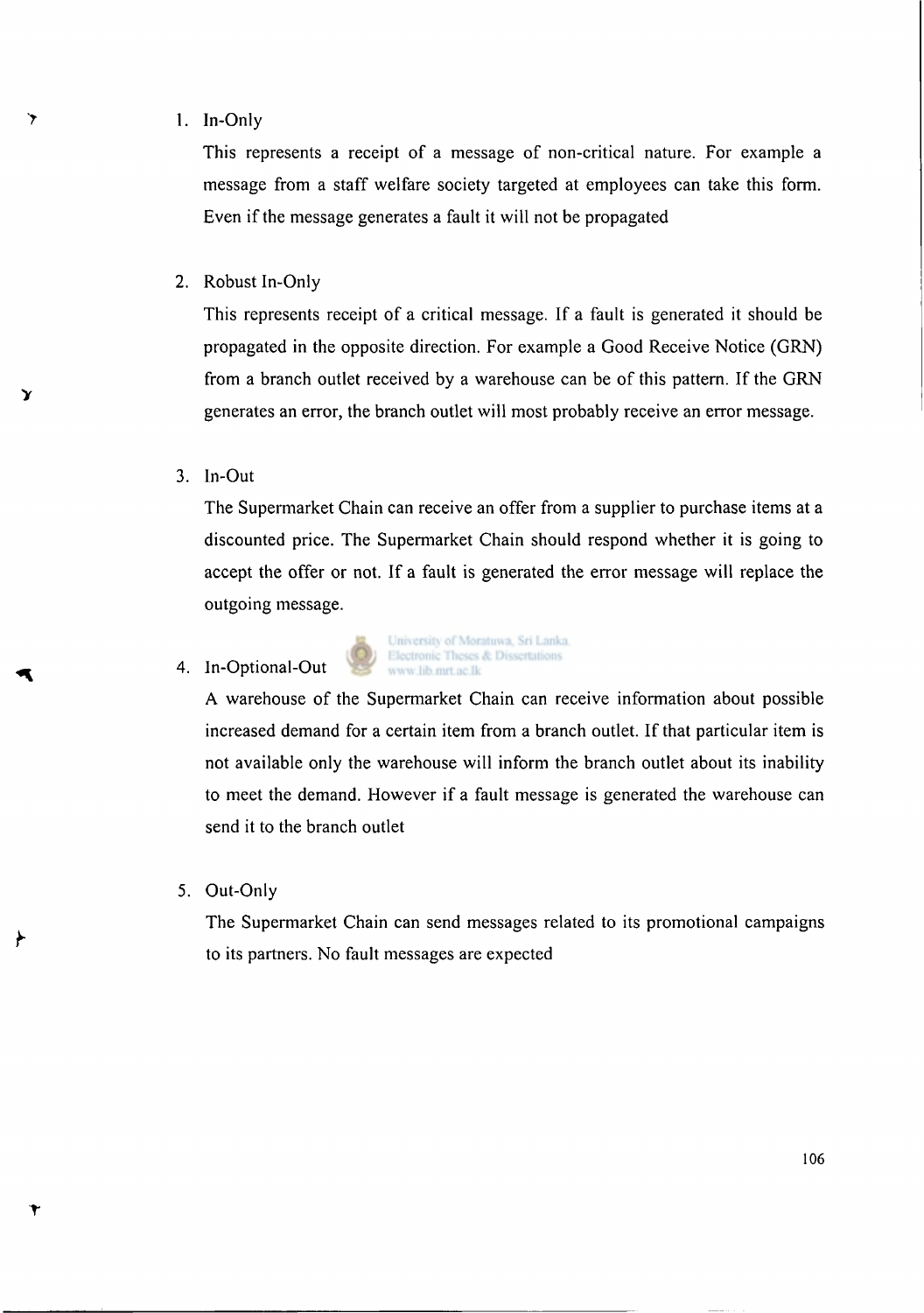#### 6. Robust Out-Only

This represents sending out a critical message. If a fault is generated it should be propagated back to the sender. For instance, a message involved in informing the head office regarding shortage of goods at a branch outlet can be of this pattern.

7. Out-In

 $\overline{\phantom{a}}$ 

Y

⊁

۲

The Supermarket Chain can send a purchase order to a supplier and it can receive the corresponding invoice. If a fault is generated the supplier can send an error message instead of the invoice.

8. Out-Optional-In

A branch outlet of the Supermarket Chain can inform the head office about a possible increase in labour requirement during a given season. If the head office is unable to provide additional employees only it will inform the branch outlet. If a fault message is generated the head office will send it to the branch outlet.

The Benchmark can be enhanced by implementing the above mentioned various scenarios because it can then represent novel usages of Web services in the real world in a closer manner.

# *10.3 Making a Web service available at different endpoints over diverse protocols*

With WSDL 2.0, a service can be made available at different endpoints and this in turn helps making the service made available over different transport protocols. This provides significant benefit for benchmark development because it facilitates checking performance of Web services under varying conditions thus making it possible for the users to select most optimum implementation-al details.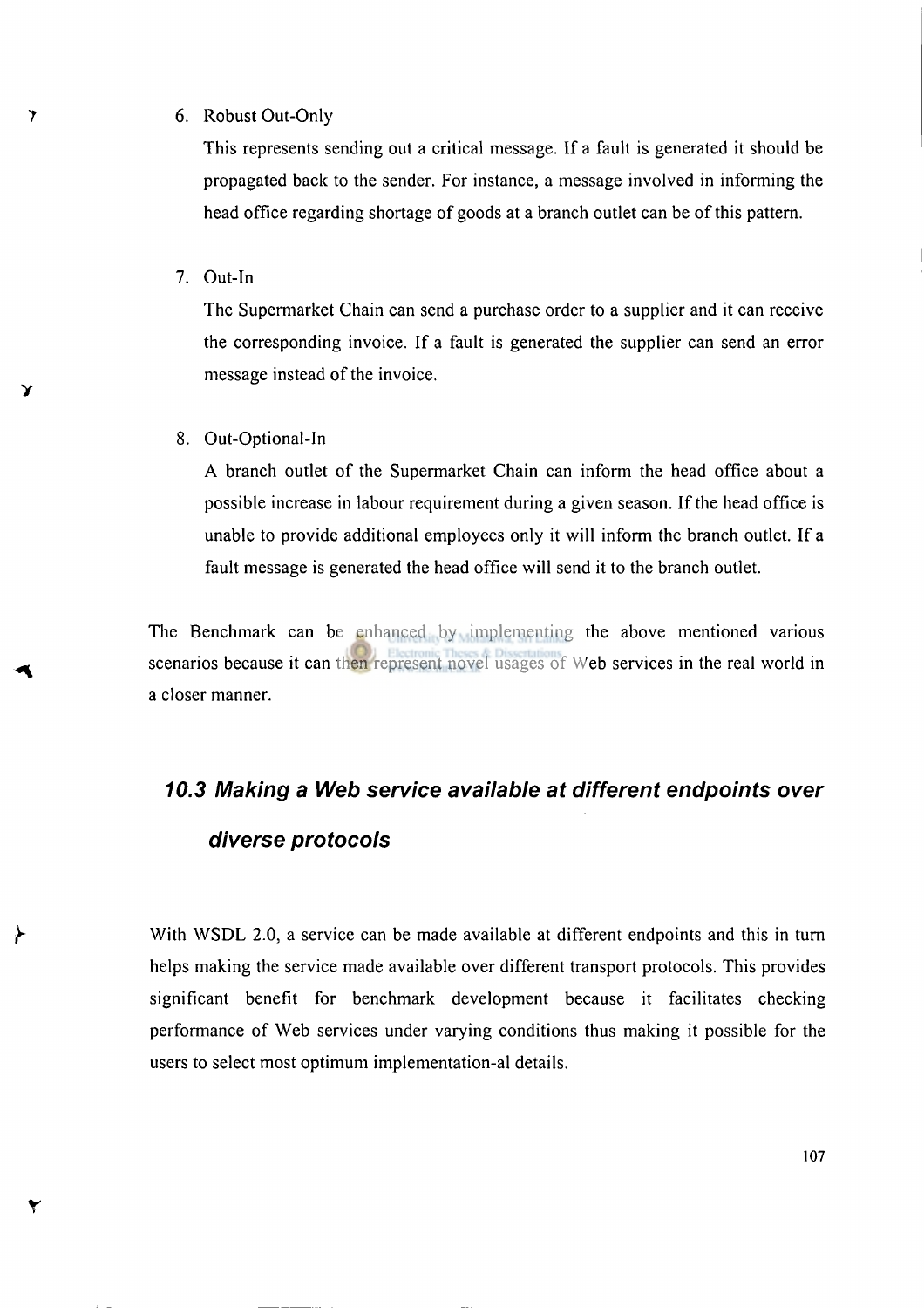The performance of a Web service does not solely depend on the strength of the Web service framework used to make the service available to the outside world. The network conditions, pros and cons of the protocols used, etc also play a significant role in the ultimate service provided to the customers. Therefore to test the performance under varying real world conditions, the WSDL 2.0 provides an enhanced support.

#### *10.4 Testing for Non-Functional Requirements*

 $\mathbf{\tilde{y}}$ 

⊁

WSDL 2.0 enables describing non-functional characteristics of a service and this feature can help in the situations where services with such characteristics needs to benchmarked. For instance, if a service needs to be exposed with "reliability", "security", "correlation" or "routing" features then WSDL 2.0 enables associating such non-functional characteristics with the WSDL description. If a service needs to be delivered over a secure channel, then that feature can be added to the interface.

It can be mentioned as an additional example that if a service needs to have ACID properties then feature component can be added indicating that transactional abilities are required. If a Banking Service is considered then more often than not, under real world situations, a service with the roll back capabilities is preferred to a service without such abilities and WSDL 2.0 enables developing test cases to benchmark services with such characteristics.

## *10.5 No Support for Operation Overloading*

WSDL 2.0 has removed support for operation overloading but this change does not demand modifying the Benchmark developed because in the implemented Benchmark, operation overloading has been avoided as it was not in the spirit of interoperability, which is the primary rational for going for Web services.

**108**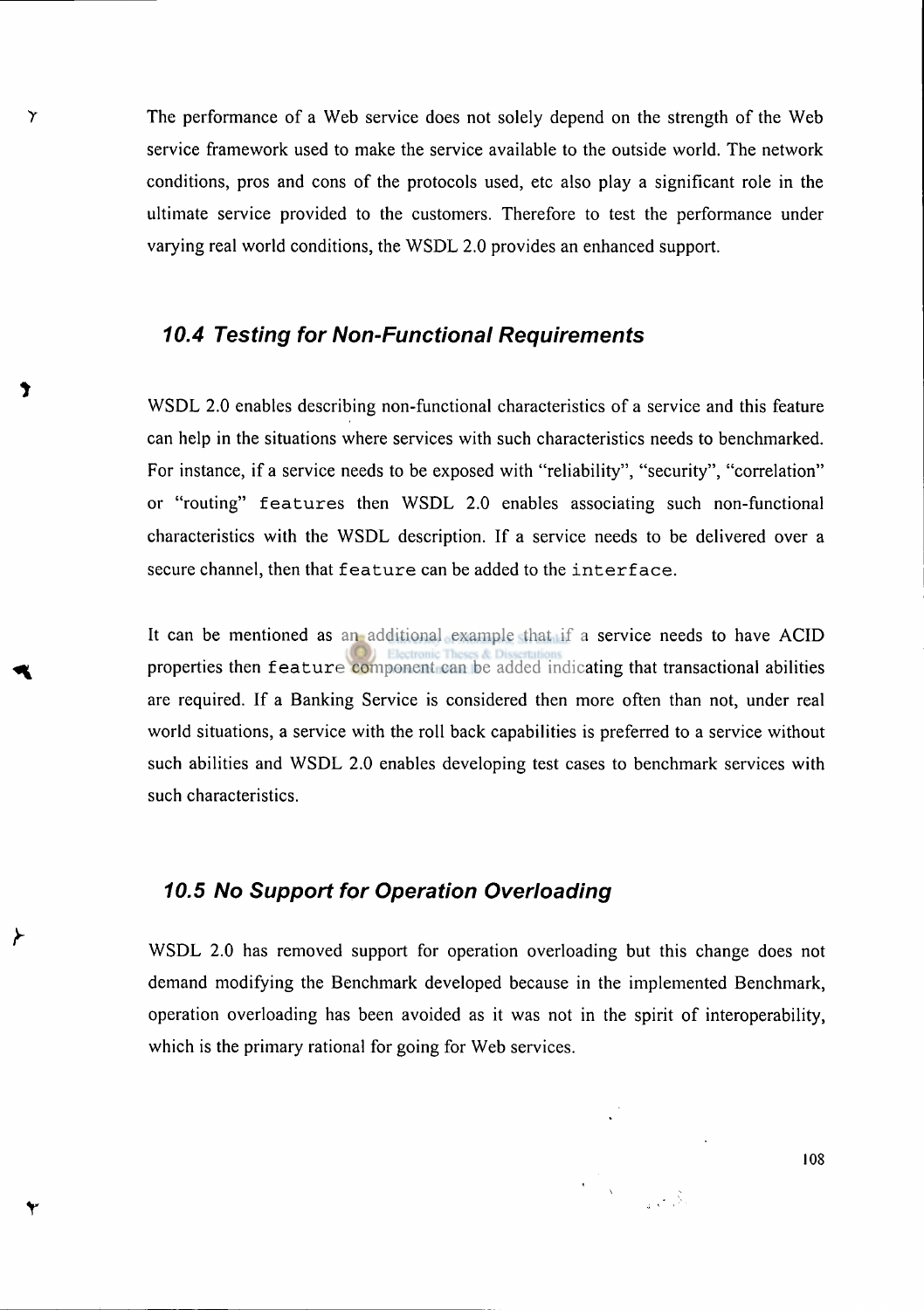#### *y 10.6 Measuring Performance of Evolving Web Services*

In WSDL 2.0, interfaces are consisting of operations and it is possible to extend interfaces by adding operations. The ability to create complex interfaces by appending additional operations is significant in testing performance of Web services while they are evolving. Everything should evolve with time if they want to be persistent and so should software and Web services.

**T** Today one can expose a Web service which is having an interface consisting of limited number of operations, but when the business grows it is natural that new operations should come in to play in addition to the existing ones. This can be achieved by inheriting previous interfaces and the capability to inherit preceding interfaces provides a window of opportunity to observe the changes in performance during the life cycle of a Web service.

#### *10.7Support for Multiple Inheritance*  www.lib.mrt.ac.lk

**r** 

WSDL 2.0 supports multiple inheritance and the diamond problem, which is due to the ambiguity that arises when two classes inherit from a third common class and when a fourth class inherit from the first two classes, is solved by merging equivalence operations.